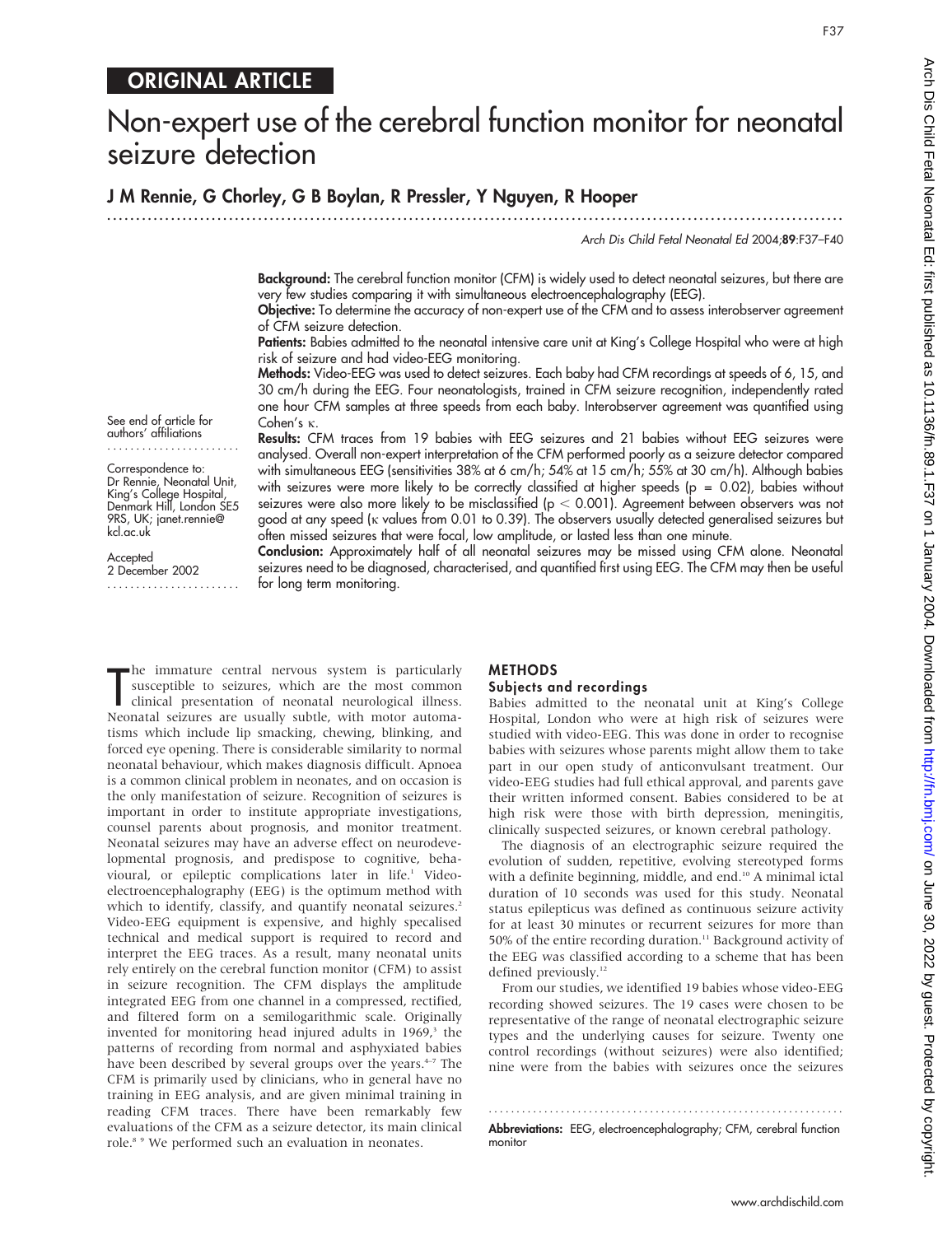were fully controlled, and 12 were from babies who never had seizures identified.

A Telefactor Beehive Video-EEG system was used to record 12 channels of EEG using the 10–20 system of electrode placement modified for neonates. This system records the video-EEG on to video tape as well as the analogue EEG signal as encoded data. The analogue EEG was then replayed from the video tape, and one channel (P4–P3) was diverted through a Lectromed CFM in order to make simultaneous duplicate recordings. The output from the Telefactor system was stepped down using a simple voltage divider (ratio 1:1000), and the input range to the CFM was fine tuned further by adjusting the montage sensitivity. To ensure accurate transfer of signals, a  $50 \mu V$  calibration signal was introduced to the EEG system using a Telefactor external calibrator (Telefactor Corp calibrator), and the output was measured on the Lectromed CFM. The CFM traces were recorded at three speeds: 1 mm/min (6 cm/h), 2.5 mm/min (15 cm/h), and 5 mm/min (30 cm/h). The slowest speed is usually chosen in clinical use.

#### **Observers**

We recruited four volunteers from the unit's medical staff. These neonatologists had no special knowledge of EEG and no previous experience in reading CFM traces. All observers had training sessions on an individual basis. The process of CFM interpretation was explained to each observer using a pack containing 20 interpreted CFM traces with and without seizures. Each observer was allowed to ask as many questions as required on interpretative methods. The time allotted to each observer was determined by the time required for each observer to fully understand the interpretative process but was generally between three and five hours. All CFM recordings in the pack had simultaneous EEG recordings, and the EEG report was also available. Once trained, each observer evaluated 120 anonymous CFM traces, 19 from seizure cases and 21 from controls, at each of the three speeds. The traces were in random order and there was no conferring. The observers had no time constraint, and each observer had full access to their training pack for reference during the evaluation.

#### Statistical analysis

Analyses were performed using Stata 7 (Stata Corporation, College Station, Texas, USA). Sensitivities and specificities were calculated as an average over all subjects and all raters. The effects of recording speed on sensitivity and specificity were tested using conditional fixed effects logistic regression. Interrater agreement was quantified using Cohens's k, calculated separately for babies with and without seizure, at each speed, and assuming no consistent effects of raters.

### RESULTS

Table 1 gives information about the seizure type and number, background EEG, underlying diagnosis, gestational age, and birth weight of the babies with seizures. The gestational age range at the time of recording was 24–42 weeks, with a mean of 35 weeks. The major diagnostic categories were hypoxic ischaemic encephalopathy, intraventricular haemorrhage, and meningitis. The control babies without seizures also had a mean gestational age of 35 weeks (range 26–42).

Half the records contained more than 10 seizures an hour, and most of the seizures were generalised or became generalised. Three babies were in status epilepticus. In four babies (cases 2, 10, 15, and 18 in table 1), the seizures were only ever focal, but in one of these (baby 18) the focus involved the parietal region, and the seizures should have been reflected in the CFM trace. As expected in a high risk population of babies with seizures, the background EEG was abnormal in most cases.

Tables 2 and 3 show monitoring performed at different speeds. Sensitivity and specificity were each affected by recording speed ( $\chi^2 = 7.85$ , df = 2, p = 0.020;  $\chi^2 = 23.6$ ,  $df = 2$ ,  $p < 0.001$  respectively): babies with seizures were more likely to be correctly classified at higher speeds, but babies without seizures were also more likely to be misclassified (table 2). There was poor interrater agreement at all three speeds. Of the 19 babies with seizures, only four were correctly identified by all four observers. Three of these babies were obviously fitting clinically, and had EEG seizures that were generalised and of more than one minute's duration, and the fourth baby was paralysed for ventilation but was in status epilepticus with high amplitude seizures.

| Case<br>number | <b>Gestation at</b><br>birth (weeks) | <b>Birth weight</b><br>(q) | <b>Gestation at</b><br>EEG (weeks) | <b>Diagnosis</b>                                       | <b>EEG</b> background  | <b>EEG</b> seizure type | Number of<br>seizures per hour |
|----------------|--------------------------------------|----------------------------|------------------------------------|--------------------------------------------------------|------------------------|-------------------------|--------------------------------|
|                | 28                                   | 648                        | 29                                 | Preterm                                                | Severe abnormalities   | Focal, generalised      | <b>Status</b>                  |
| $\overline{2}$ | 23                                   | 908                        | 24                                 | <b>IVH</b>                                             | Normal                 | Focal                   | 1(21 s)                        |
| 3              | 30                                   | 1484                       | 30                                 | Maternal illness.<br>possibly drug<br>induced seizures | Normal                 | Focal                   | 3                              |
| 4              | 28                                   | 908                        | 35                                 | Meningitis                                             | Severe abnormalities   | Multifocal              | <b>Status</b>                  |
| 5              | 25                                   | 700                        | 26                                 | Bilateral intraventricular<br>haemorrhage              | Severe abnormalities   | Generalised             | <b>Status</b>                  |
| 6              | 34                                   | 2122                       | 35                                 | Dystonia, cerebellar<br>hypoplasia                     | Moderate abnormalities | Multifocal              | 10                             |
| 7              | 40                                   | 4414                       | 40                                 | <b>HIE</b>                                             | Severe abnormalities   | Focal, generalising     | 12                             |
| 8              | 24                                   | 795                        | 32                                 | Meningitis                                             | Severe abnormalities   | Multifocal              | 12                             |
| 9              | 36                                   | 3340                       | 39                                 | Meningitis                                             | Severe abnormalities   | Generalised             | 3                              |
| 10             | 40                                   | 4240                       | 40                                 | Metabolic                                              | Severe abnormalities   | Focal                   | 5                              |
| 11             | 33                                   | 1460                       | 33                                 | Preterm? drugs                                         | Normal                 | Focal, generalising     | 12                             |
| 12             | 33                                   | 1200                       | 34                                 | <b>IUGR</b>                                            | Moderate abnormalities | Focal, generalising     | 12                             |
| 13             | 40                                   | 3944                       | 40                                 | <b>HIE</b>                                             | Moderate abnormalities | Generalised             | $\overline{2}$                 |
| 14             | 29                                   | 1340                       | 35                                 | <b>IVH</b>                                             | Severe abnormalities   | Multifocal              | 9                              |
| 15             | 39                                   | 3300                       | 40                                 | <b>AVM</b>                                             | Moderate abnormalities | Focal                   | 8                              |
| 16             | 42                                   | 3562                       | 42                                 | HIE                                                    | Mild abnormalities     | Focal, generalising     | 8                              |
| 17             | 25                                   | 764                        | 31                                 | <b>IVH</b>                                             | Mild abnormalities     | Generalised             | 14                             |
| 18             | 40                                   | 4380                       | 41                                 | HIE                                                    | Normal                 | Focal                   | $\overline{2}$                 |
| 19             | 40                                   | 2680                       | 40                                 | 5th day fits                                           | Normal                 | Focal, generalising     | $\overline{2}$                 |

EEG, Electroencephalography; IVH, intraventricular haemorrhage; HIE, hypoxic ischaemic encephalopathy; AVM, arteriovenous malformation; IUGR, intrauterine growth retardation.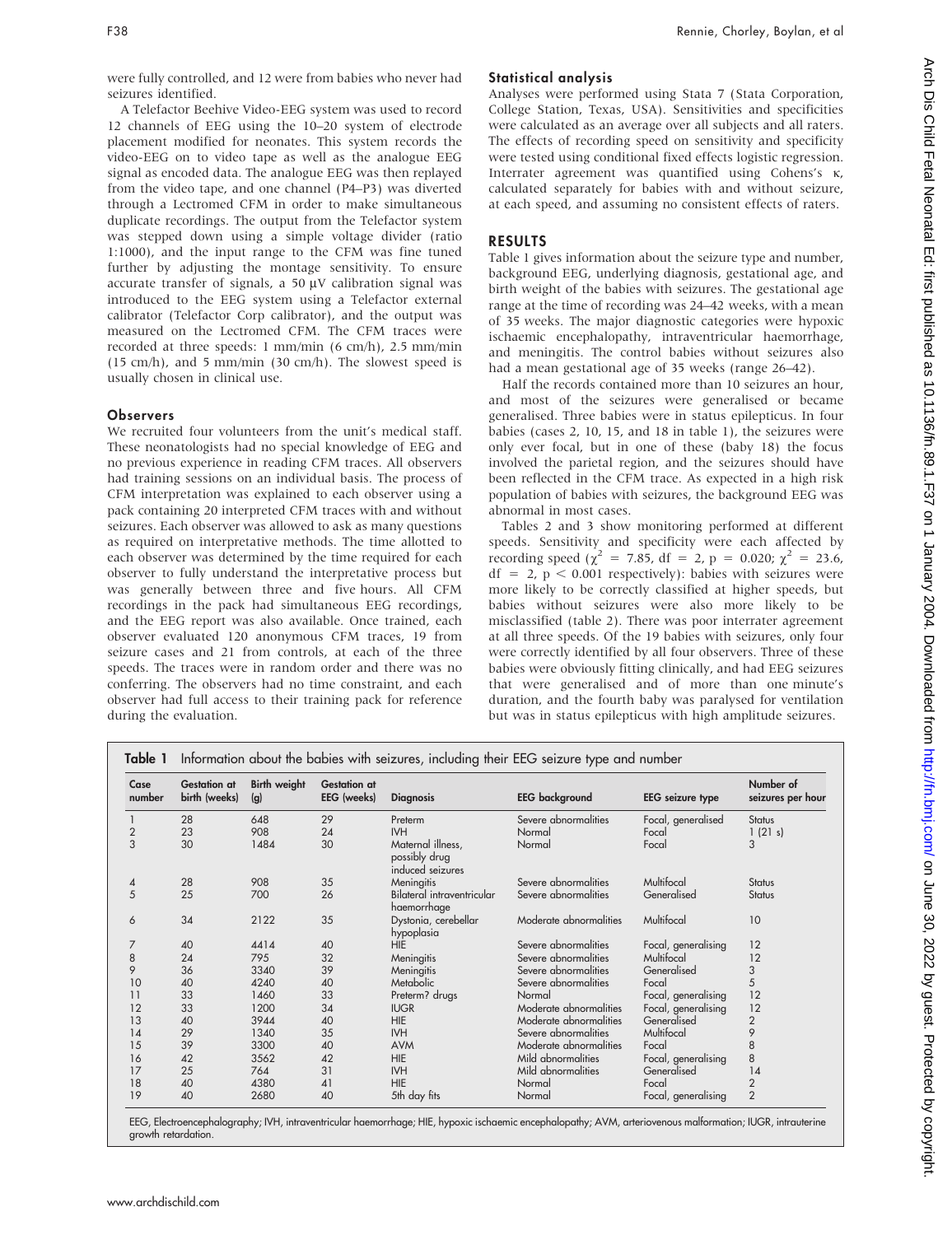|                    | ı              | $\overline{2}$ | 3        | $\boldsymbol{\Delta}$ |
|--------------------|----------------|----------------|----------|-----------------------|
| $1$ mm/min         |                |                |          |                       |
| True positive      | 5              | 10             | 6        | 8                     |
| False positive     | $\Omega$       | 6              | $\Omega$ |                       |
| True negative      | 21             | 15             | 21       | 20                    |
| False negative     | 14             | 9              | 13       | 11                    |
| $2.5$ mm/min       |                |                |          |                       |
| True positive      | 6              | 13             | 11       | 11                    |
| False positive     | $\Omega$       | 10             | 6        | 5                     |
| True negative      | 21             | 11             | 15       | 16                    |
| False negative     | 13             | 6              | 8        | 8                     |
| $5 \text{ mm/min}$ |                |                |          |                       |
| True positive      | 8              | 12             | 10       | 12                    |
| False positive     | $\overline{4}$ | 12             | 8        | 9                     |
| True negative      | 17             | 9              | 13       | 12                    |
| False negative     | 11             | $\overline{7}$ | 9        | 7                     |

Short lived seizures, localised seizures, and seizures of low voltage were often missed by all four observers. Figure 1 shows an example.

#### **DISCUSSION**

Our results show that the CFM was not reliable for the diagnosis of seizure in neonates when interpreted by the nonexpert user. When results were compared with EEG results, a large number of seizures were missed. In general, babies were not considered to have seizures on the CFM traces when there were clear seizures recorded on the simultaneous EEG, although one observer did tend to incorrectly report seizures when there were none. One reason for the disappointing results was the failure to detect short lived seizures, localised seizures, and low amplitude seizures. Indeed, we believe that even ''expert'' raters would have difficulty in detecting these particular types of seizure, as fig 1 clearly shows. In our hands, the CFM was an insensitive tool, which tended to underreport seizures. Our results are at variance with other reports, and there are several possible explanations for this. One careful study of the cerebro Trac 2500 included only three babies with seizure, and was mainly aimed at evaluating the effectiveness of this system in the assessment of the background EEG.<sup>8</sup> Only seizure discharges of more than 30 seconds were detected with the cerebro Trac. Another study enrolled 40 at risk babies, but the initial screen for electrical seizure activity was carried out with CFM, and this would exclude babies in whom this technique did not work from further consideration.<sup>9</sup> In addition, in this evaluation, the EEG that was used for comparison was made on the same day (but not simultaneously) in only 11 of 40 subjects, and up to a week later in the others. The EEG is continuously evolving in this group of high risk babies, which is why we used completely simultaneous recordings.

We believe that the most likely reason for our disappointing results was that we used inexperienced observers. Others, using more experienced observers, have reported better







Figure 1 Baby S: a moderately abnormal background electroencephalogram (EEG) with more than 10 seizures an hour which were not detected with the cerebral function monitor (CFM) because they were of low voltage. (A) CFM trace (6 cm/h); (B) background EEG pattern; (C) seizures on EEG.

results.13 However, we used non-expert observers because the CFM is designed to be used by clinicians, who in general have no training in EEG analysis and are given minimal training in reading CFM traces. The individual training given to our observers was probably more than that given to most clinicians who have to interpret CFM traces.

The only other study that attempted to evaluate interobserver error reported a  $\kappa$  statistic of 0.76 when two residents and one experienced observer evaluated CFM traces.14 We did include five babies with localised seizures, and the constraints of the single channel CFM mean that this technique can never detect seizures that remain localised.

| <b>Table 3</b> Sensitivity, specificity, and interrater agreement at each cerebral function<br>monitor speed |                            |                                               |                              |                                                  |  |  |  |
|--------------------------------------------------------------------------------------------------------------|----------------------------|-----------------------------------------------|------------------------------|--------------------------------------------------|--|--|--|
| Speed<br>(mm/min)                                                                                            | <b>Sensitivity</b><br>(% ) | Interrater agreement<br>(babies with seizure) | <b>Specificity</b><br>$(\%)$ | Interrater agreement<br>(babies without seizure) |  |  |  |
| 1.0                                                                                                          | 38                         | 0.39                                          | 92                           | 0.01                                             |  |  |  |
| 2.5                                                                                                          | 54                         | 0.28                                          | 75                           | 0.26                                             |  |  |  |
| 5.0                                                                                                          | 55                         | 0.36                                          | 61                           | 0.38                                             |  |  |  |